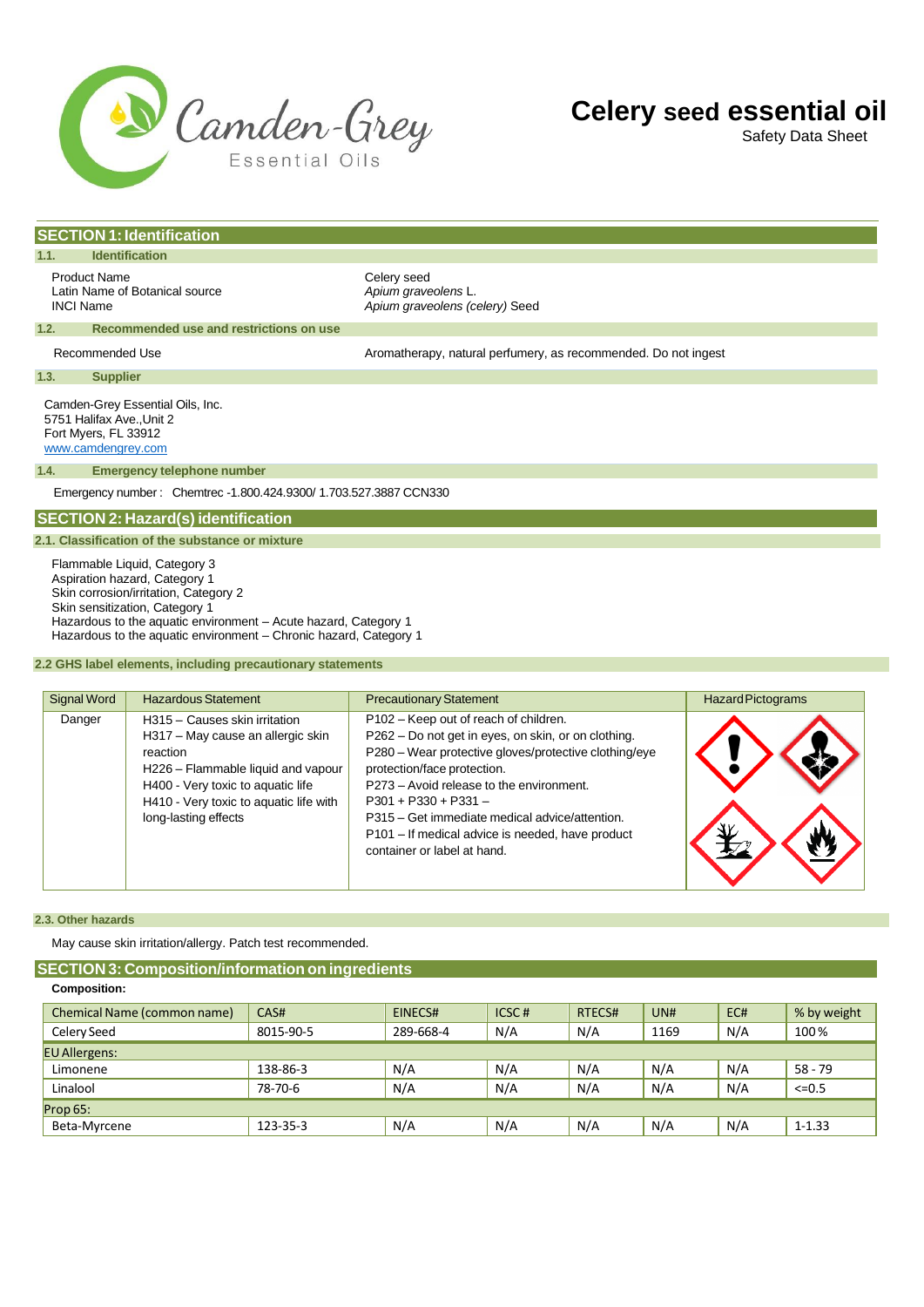Safety Data Sheet

# **SECTION 4: First-aid measures**

# **4.1 Description of necessary first-aid measures (of Substance)**

### **Eye contact:**

Check for and remove any contact lenses. Immediately wash thoroughly with soft, clean water for 15 minutes while holding the eyelids open. Cold water may be used. If symptoms persist, seek medical attention.

**Skin Contact:**

Remove contaminated clothing and wash the skin thoroughly with soap and water. Watch out for any remaining product between skin and clothing, watches, shoes, etc. In the event of an allergic reaction, seek medical attention. If the contaminated area is widespread and/or there is damage to the skin, a doctor must be consulted or the patient transferred to a hospital.

#### **Inhalation:**

Not likely to occur under normal conditions of use. If symptoms occur, move to fresh air and seek medical advice.

#### **Ingestion:**

Not an expected route of exposure. In the event of swallowing, if the quantity is small (no more than one mouthful), rinse the mouth with water and consult a doctor. Keep the exposed person at rest. Do NOT force vomiting unless directed to do so by medical personnel. Seek immediate medical attention and show the Substance's label to medical personnel.

#### **4.2 Most important symptoms and effects, both acute and delayed (of Substance) Eye contact:**

May cause eye irritation and corneal damage if not immediately rinsed out.

#### **Skin Contact:**

No harmful effect with normal skin. If skin irritation does occur, wash with water and soap and rinse thoroughly. If skin irritation continues, consult a doctor.

**Inhalation:**

Not an expected route of exposure. **Ingestion:**

Not an expected route of exposure.

**4.3 Indication of any immediate medical attention and special treatment needed (of Substance)** No data available.

# **SECTION 5: Fire-fighting measures**

**5.1 Flash point (Celsius/Fahrenheit)**

### 54° C

## **5.2 Extinguishing media**

Keep packages near the fire cool, to prevent pressurized containers from bursting. *Suitable extinguishing media:* sprayed water or water mist, alcohol-resistant foam, multipurpose ABC powder, BC powder, carbon dioxide (CO2) *Unsuitable extinguishing media:* water jet (straight stream).

#### **5.3 Specific hazards arising from the chemical**

A fire will often produce a thick black smoke. Exposure to decomposition products may be hazardous to health. In the event of a fire, the following may be formed: carbon monoxide (CO) and carbon dioxide (CO2).

### **5.4 Special protective actions for firefighters**

Use self-contained breathing apparatus and protective clothing

## **SECTION 6: Accidental release measures**

**6.1 Personal precautions, protective equipment and emergency procedures**

Stop leak if you can do so without risk. Consult safety measures listed under Sections 7 and 8.

**For non-firefighters:**

Avoid any contact with the skin and eyes.

# **For firefighters:**

Fire-fighters will be equipped with suitable personal protective equipment (See Section 8).

# **6.2 Environmental precautions**

Contain and control the leaks or spills with non-combustible absorbent materials such as sand, earth, vermiculite, or diatomaceous earth in drums for waste disposal. Avoid allowing product to reach sewage system or any waterways. Inform respective authorities in case of seepage into sewage system or waterways.

# **6.3 Methods and material for containment and cleaning up**

Absorb spill with non-combustible matter (such as detergent--do not use solvents) and transfer to containers.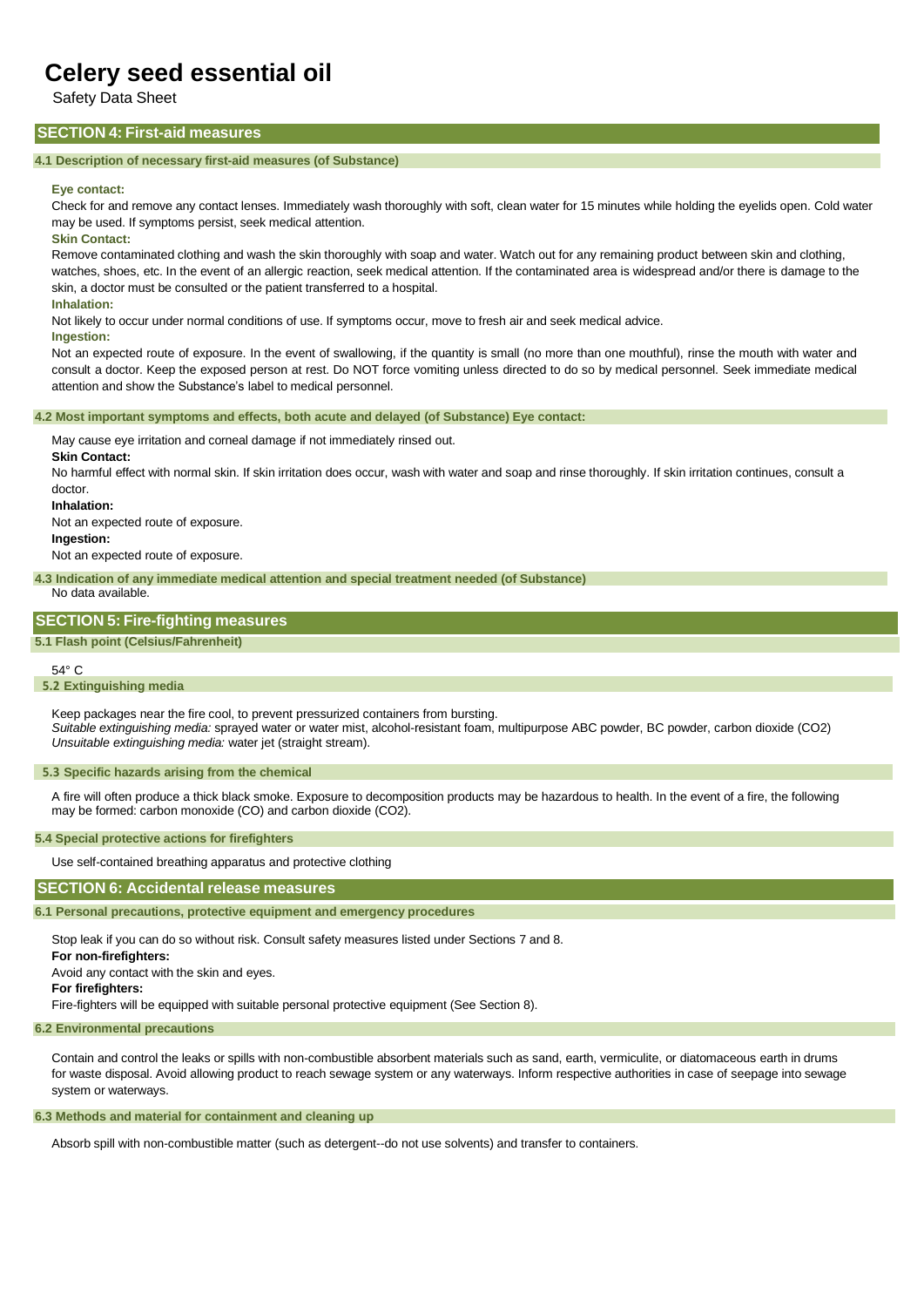Safety Data Sheet

# **SECTION 7: Handling and storage**

Requirements relating to storage premises apply to all facilities where the substance is handled.

#### **7.1. Precautions for safe handling**

Handle in accordance with good industrial hygiene and safety practice. Keep away from sources of ignition – No smoking. Avoid unintentional contact with skin surfaces. Wear suitable protective clothing. Ensure good ventilation or exhaust in workplace. Do not allow contact with eyes. Always wash hands after handling. Remove and wash contaminated clothing before re-using. Ensure that there is adequate ventilation, especially in confined areas.

*Fire prevention:* Handle in well-ventilated areas. Vapors are heavier than air. They can spread along the ground and form mixtures that are explosive with air. Prevent the formation of flammable or explosive concentrations in air and avoid vapor concentrations higher than the occupational exposure limits. Prevent the accumulation of electrostatic charges with connections to earth. Use the mixture in premises free of naked flames or other sources of ignition and ensure that electrical equipment is suitably protected. Keep packages tightly closed and away from sources of heat, sparks and naked flames. Do not use tools which may produce sparks. Do not smoke.

### **7.2 Conditions for safe storage, including any incompatibilities**

Store in tight glass, aluminum, or double-lined containers in a dark, cool, or refrigerated area away from direct heat. The floor must be impermeable and form a collecting basin so that, in the event of an accidental spillage, the liquid cannot spread beyond this area.

## **SECTION 8: Exposure controls/personal protection**

# **8.1. Control parameters**

OSHA TWA: None established OSHA STEL: None established ACGIH TWA: None established ACGIH STEL: None established NOHSC TWA: None established NOHSC STEL: None established

#### **8.2. Appropriate engineering controls**

General room or local exhaust ventilation is usually required to meet exposure limit(s). Electrical equipment should be grounded and conform to applicable electrical code.

## **8.3 Individual protection measures**

#### **Personal protective equipment:**

Use personal protective equipment that is clean and has been properly maintained. Store personal protective equipment in a clean place away from the work area. Never eat, drink, or smoke during use. Remove and wash contaminated clothing before re-using. **Eye/face protection:**

## Avoid contact with eyes. Use eye protectors (safety goggles in accordance with standard EN166) designed to protect against liquid splashes. **Hand protection:**

Wear suitable protective gloves (resistant to chemical agents in accordance with standard EN374) in the event of prolonged or repeated skin contact. Type of gloves recommended: Nitrile rubber (butadiene-acrylonitrile copolymer rubber (NBR)) or PVA (Polyvinyl alcohol).

**Body protection:** Flame-retardant, antistatic protective clothing.

Respiratory protection: Where risk assessment shows air-purifying respirators are appropriate, use a full-face respirator with multi-purpose combination (US) or type ABEK (EN 14387) respirator cartridges as back-up to engineering controls.



**SECTION 9: Physical and chemical properties**  $9.1.$ **Information on basic physical and chemical properties**

**Physical state:** Transparent Liquid **Color:** Colorless to brownish yellow **Odor:** Spicy, warm, long-lasting aroma **Miscibility in water:** Insoluble **Miscibility in alcohol:** Soluble **Miscibility in essential oil:** Soluble **Lipsolubility:** Liposoluble **pH:** Not specified **Boiling point/boiling range:** Not specified **Flash Point:** 54 °C **Vapor pressure:** Not specified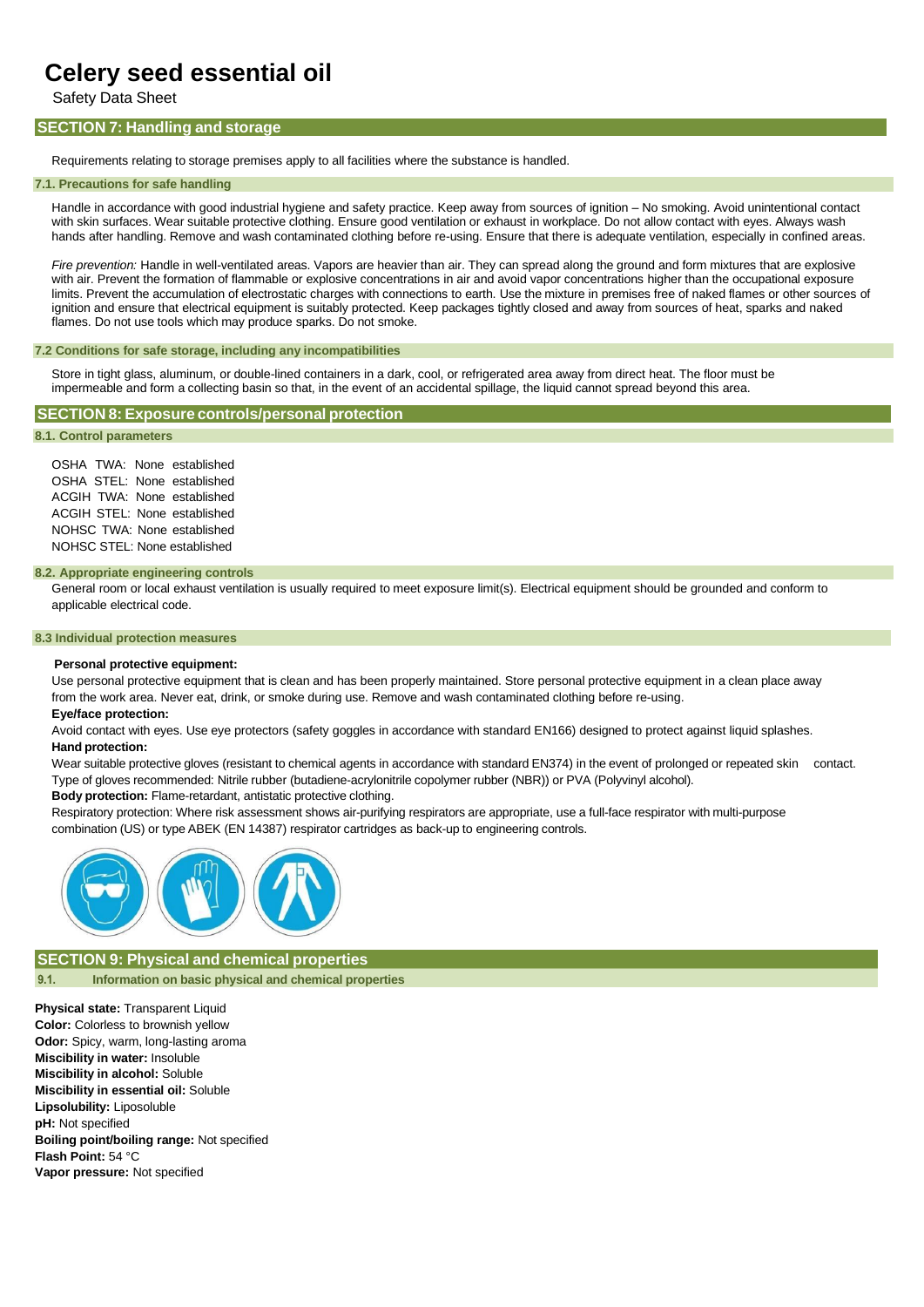# Safety Data Sheet

**Evaporation rate:** Not specified **Density:** 0.867 – 0.908 **Water solubility:** Insoluble **Melting point/melting range:** Not specified **Self-ignition temperature:** Not specified **Decomposition point/decomposition range:** Not specified **Refractive index @ 20˚C:** 1.478 – 1.489 **Partition coefficient:** Not specified **Specific gravity @ 20 ˚C**: 0.867 – 0.908 **Viscosity:** 0 Not specified

# **SECTION 10: Stability and reactivity**

# **10.1. Reactivity**

No data available.

**10.2. Chemical stability**

This substance is stable under the recommended handling and storage conditions in section 7.

## **10.3. Possibility of hazardous reactions**

When exposed to high temperatures, the substance can release hazardous decomposition products, such as carbon monoxide and dioxide, fumes and nitrogen oxide.

### **10.4. Conditions to avoid**

Any apparatus likely to produce flame or to have a metallic surface at high temperature (burners, electric arcs, furnaces etc.) must not be allowed on the premises. Avoid accumulation of electrostatic charges. Avoid heating, heat, flames, hot surfaces, humidity.

# **10.5. Incompatible materials**

Alkali metals, ammonia, oxidizing agents, peroxides strong inorganic acids.

# **10.6. Hazardous decomposition products**

The thermal decomposition may release/form:

- carbon monoxide (CO)

- carbon dioxide (CO2)

# **SECTION 11:Toxicological information**

### **11.1. Information on toxicological effects**

### **Acute toxicity:**

Oral: LD50 (rat) > 5000 mg/kg

Dermal: LD50 (rabbit) > 5000 mg/kg

# **Skin corrosion/irritation:**

May be irritating to skin

# **Serious eye damage/irritation:**

Eye exposure to essential oils may irritate the eyes. Prompt rinsing and removal of the substance will avoid damage.

## **Respiratory or skin sensitization:**

Breathing high concentrations of vapor may cause anesthetic effects.

## **Germ cell mutagenicity:**

Not specified

## **Carcinogenicity:**

IARH: No component of this product present at levels greater than or equal to 0.1% is identified as probable, possible or confirmed human carcinogen by IARC.

ACGIH: No component of this product present at levels greater than or equal to 0.1% is identified as probable, possible or confirmed human carcinogen by IARC.

NTP: No component of this product present at levels greater than or equal to 0.1% is identified as probable, possible or confirmed human carcinogen by IARC.

OSHA: No component of this product present at levels greater than or equal to 0.1% is identified as probable, possible or confirmed human carcinogen by IARC.

## **Reproductive toxicity:**

Not specified

**STOT-single exposure:**

Not specified

# **STOT-related exposure:**

Not specified

# **Aspiration hazard:**

May be fatal if swallowed and enters airways.

Aspiration toxicity includes severe acute effects such as chemical pneumonia, varying degrees of pulmonary injury or death following aspiration.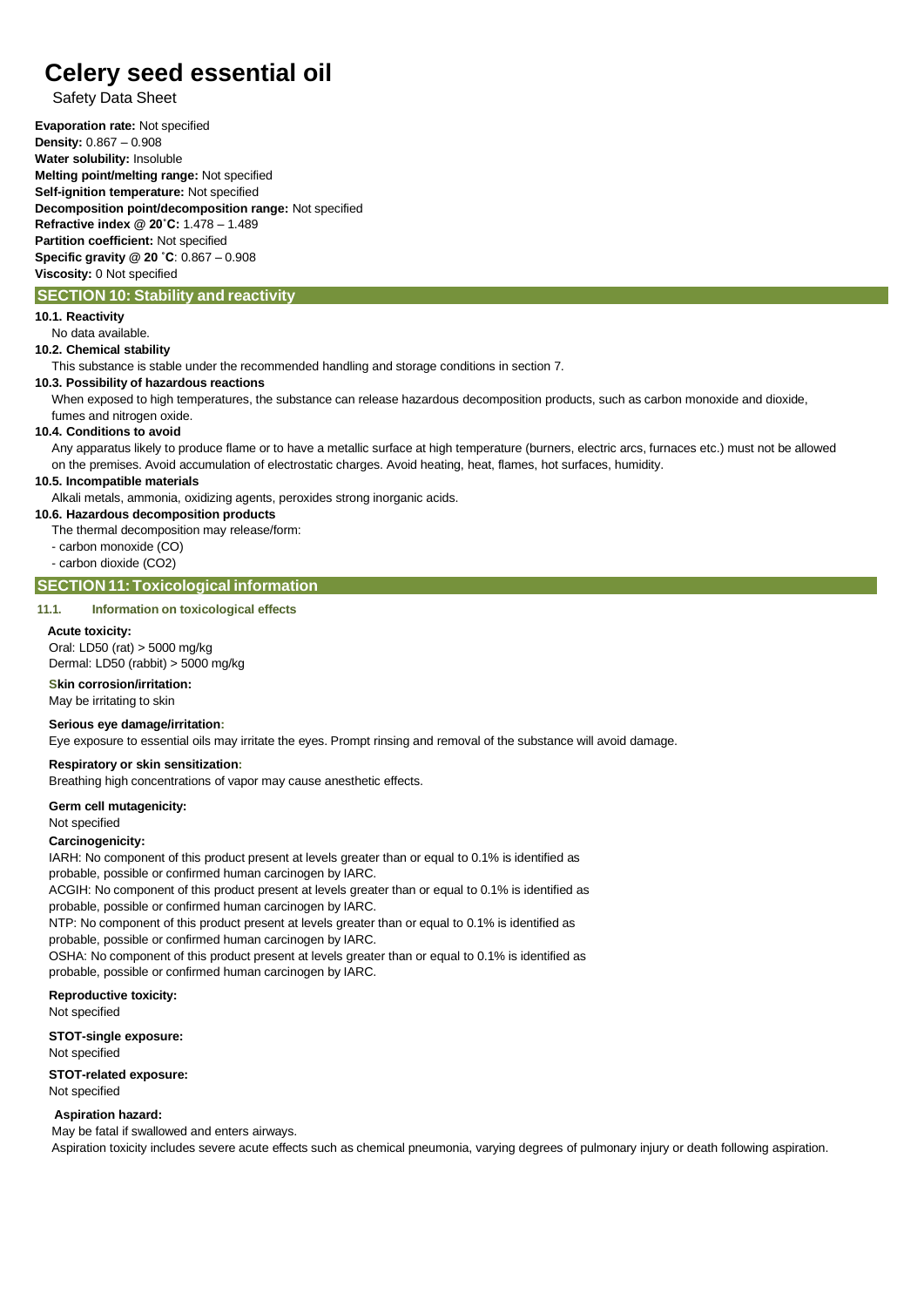Safety Data Sheet

# **11.2 Information on the likely routes of exposure**

Skin/scalp contact

## **11.3 Symptoms related to the physical, chemical, and toxicological characteristics**

None known. Irritation of the eye if exposed. Redness of the skin if acting as a photosensitizer.

## **11.4 Delayed and immediate effects and also chronic effects from short-term and long-term exposure**

Exposure to vapors from this solvent in excess of the stated occupational exposure limit may result in adverse health effects such as mucous membrane and respiratory system irritation and adverse effects on kidney, liver, and central nervous system. Repeated or prolonged contact with the substance may cause removal of natural oil from the skin, resulting in non-allergic contact dermatitis and absorption through the skin. Splashes in the eyes may cause irritation and reversible damage.

## **11.6 Interactive effects**

Not specified

# **11.7 Other information**

RTECS number:

# **SECTION 12:Ecological information**

## **12.1 Info summery of Ecological information**

Balance of data on substance as a whole, not determined.

# **12.2 Eco toxicological properties of specific substances**

See each category below for specific substances.

## **12.3 Toxicity**

**Acute fish toxicity:**

LC50 / 96 HOUR – No data available

Toxicity to aquatic plants – No data available

Toxicity to microorganisms – No data available

Toxicity threshold – No data available

## **12.4 Persistence and degradability**

Biodegradation is expected

## **12.5 Bio-accumulative potential**

Bioaccumulation is unlikely

## **12.6 Mobility in soil**

**Unknown** 

## **12.7 Other adverse affect**

Avoid exposure to marine environments and waterways

# **SECTION 13: Disposal considerations**

## **13.1. Waste treatment methods**

Do not pour into drains or waterways. Observe all federal, state, and local environmental regulations. Member State-specific and Community specific provisions must be considered. Considering the relevant known environmental and human health hazards of the materials, review and implement appropriate technical and procedural wastewater and waste disposal measures to prevent occupational exposure and environmental release. It is recommended that waste minimization be practiced. The best available technology should be utilized to prevent environmental release. This may include destructive techniques for waste and wastewater. In extreme situations, contact a licensed professional waste disposal service to dispose of this material.

## **Waste:**

Proper waste management of the substance and/or its container must be determined in accordance with Directive 2008/98/EC. Do not pour into drains or waterways. Waste management is carried out without endangering human health, without harming the environment, and in particular without risk to water, air, soil, plants, or animals. Recycle or dispose of waste in compliance with current legislation, preferably via a certified collector or company.

## **Soiled packaging:**

Empty container completely. Keep label(s) on container. Give to a certified disposal contractor.